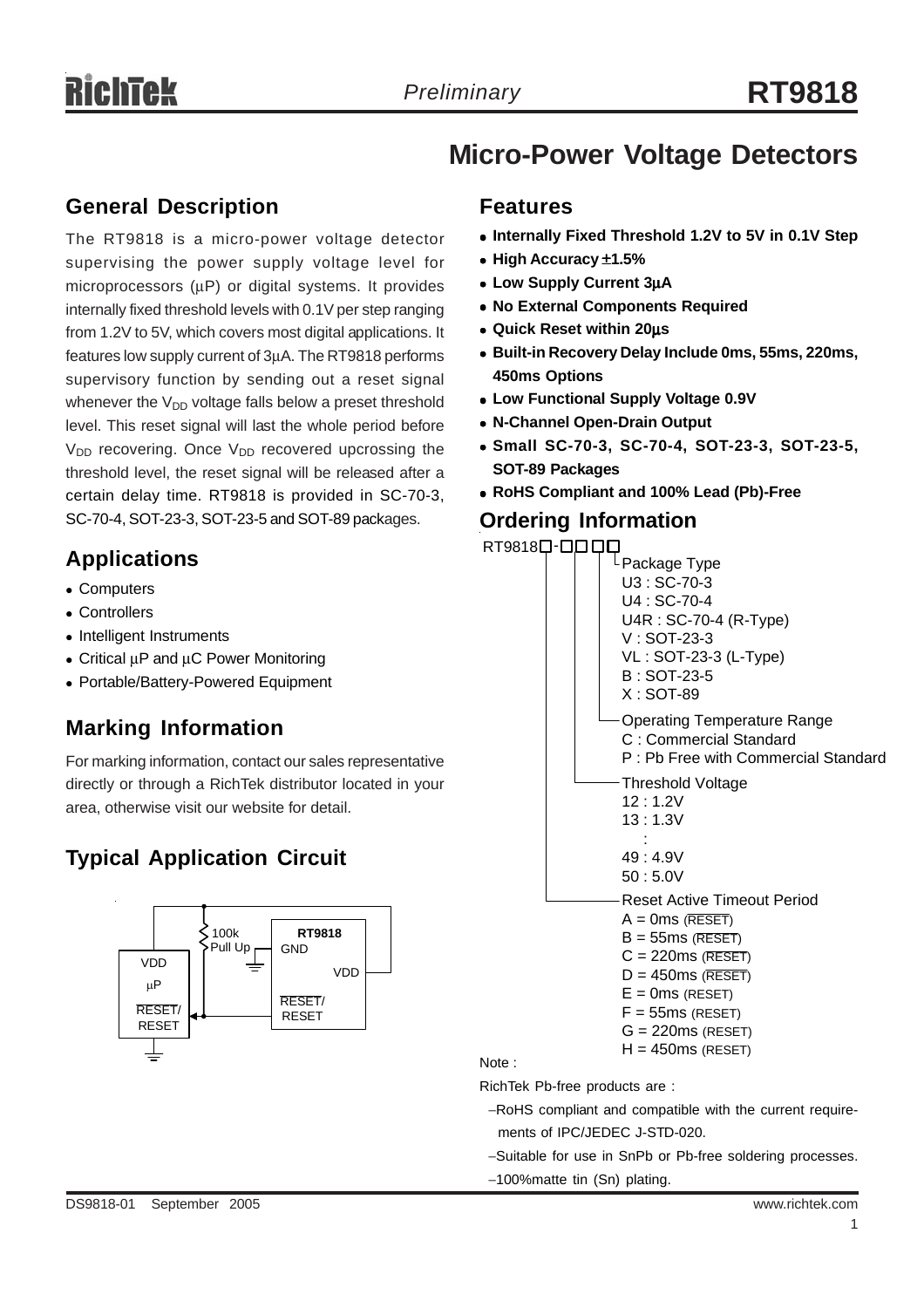## **Pin Configurations**



SC-70-3



SC-70-4



SC-70-4 (R-Type)





SOT-23-3 (L-Type)





### **Functional Pin Description**

| <b>Pin Name</b> | <b>Pin Function</b>                 |
|-----------------|-------------------------------------|
| <b>GND</b>      | <b>Ground</b>                       |
| <b>RESET</b>    | Active Low Open-Drain Reset Output  |
| <b>RESET</b>    | Active High Open-Drain Reset Output |
| VDD             | Power Pin                           |

## **Function Block Diagram**

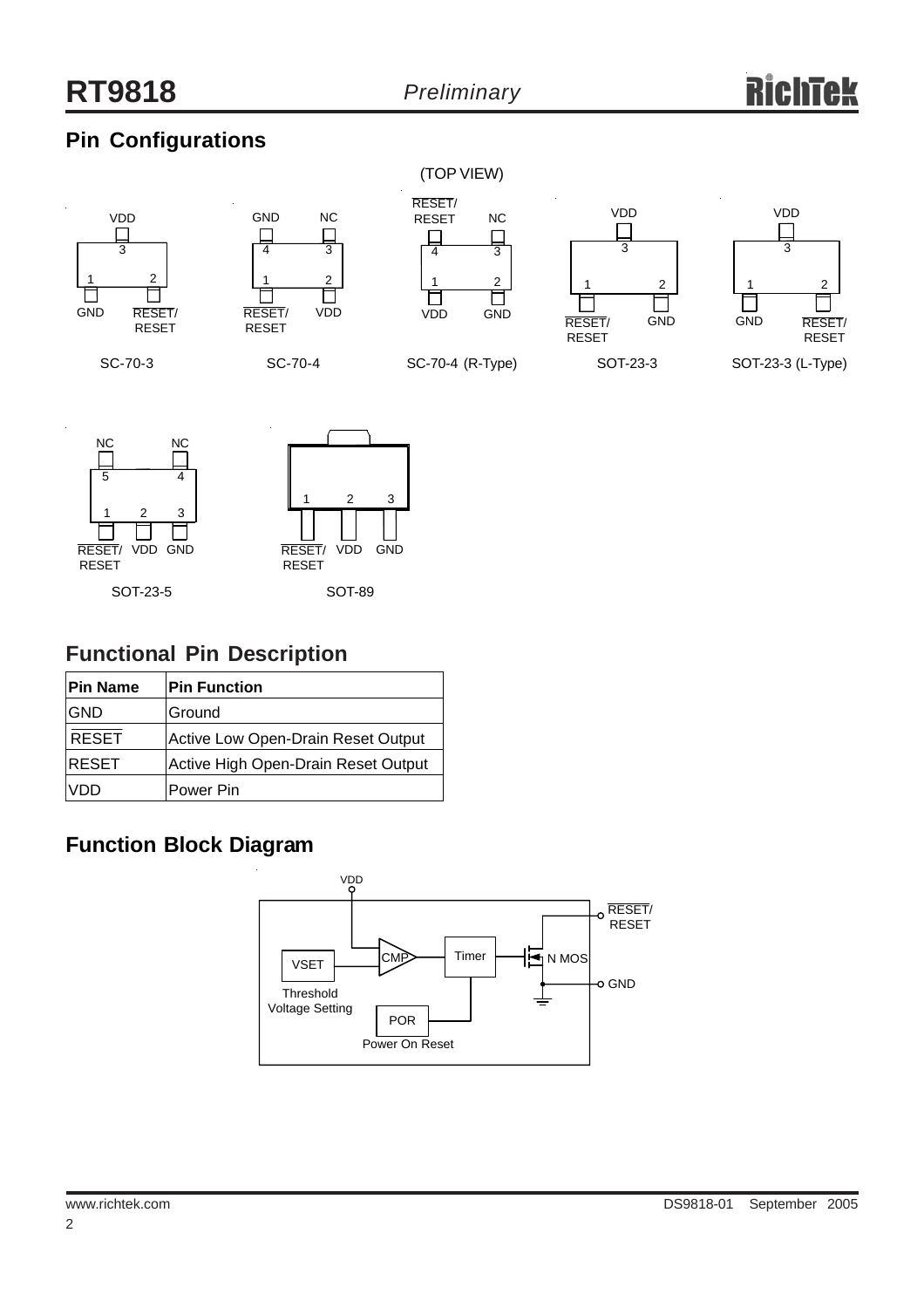# **Absolute Maximum Ratings** (Note 1)

| • Terminal Voltage (with Respect to GND)       |  |
|------------------------------------------------|--|
|                                                |  |
|                                                |  |
|                                                |  |
| • Power Dissipation, $P_D @ T_A = 25^{\circ}C$ |  |
|                                                |  |
|                                                |  |
|                                                |  |
|                                                |  |
| • Package Thermal Resistance (Note 4)          |  |
|                                                |  |
|                                                |  |
|                                                |  |
|                                                |  |
|                                                |  |
|                                                |  |
| • ESD Susceptibility (Note 2)                  |  |
|                                                |  |
|                                                |  |
|                                                |  |

## **Recommended Operating Conditions** (Note 3)

|--|--|--|

### **Electrical Characteristics**

 $(V_{DD} = 3V$ , unless otherwise specified)

| <b>Parameter</b>                                    |           | <b>Symbol</b>          | <b>Test Conditions</b>                               | Min                      | <b>Typ</b>            | <b>Max</b>   | <b>Units</b> |
|-----------------------------------------------------|-----------|------------------------|------------------------------------------------------|--------------------------|-----------------------|--------------|--------------|
| Operating V <sub>DD</sub> (V <sub>OUT</sub> ) Range |           | Vpp                    |                                                      | 0.9                      |                       | 6            | V            |
| <b>Supply Current</b>                               |           | <b>I</b> DD            | $V_{TH}$ = 3V, $V_{DD}$ = 4.5V T <sub>A</sub> = 27°C | $\sim$                   | 3                     |              | μA           |
| <b>Reset Threshold</b>                              |           | V <sub>TH</sub>        | $T_A = 27$ °C                                        | $\overline{\phantom{m}}$ | 1.2 to 5.0            | $\mathbf{u}$ | V            |
| <b>Threshold Voltage Accuracy</b>                   |           | $\Delta V$ TH          | $T_A = 27$ °C                                        | $-1.5$                   |                       | $+1.5$       | %            |
| V <sub>DD</sub> Drop to Reset Delay                 |           | t <sub>RD</sub>        | $Drop = VTH - 125mV$                                 | --                       | 20                    |              | $\mu$ S      |
| <b>Reset Active Timel</b><br>Out Period             | RT9818A/E |                        | $V_{DD} \ge 1.02 \times V_{TH}$                      |                          | $\mathbf{0}$          |              |              |
|                                                     | RT9818B/F |                        |                                                      |                          | 55                    |              |              |
|                                                     | RT9818C/G | <sup>t</sup> RP        |                                                      | --                       | 220                   |              | ms           |
|                                                     | RT9818D/H |                        |                                                      | $-$                      | 450                   | --           |              |
| <b>RESET Output Voltage Low</b>                     |           | VOL                    | $3 = V_{DD} < V_{TH}$ Ising > 3.5 mA                 |                          | 0.4                   |              | V            |
| Hysteresis Width                                    |           | <b>V<sub>HYS</sub></b> |                                                      |                          | $0.01V$ <sub>TH</sub> |              | V            |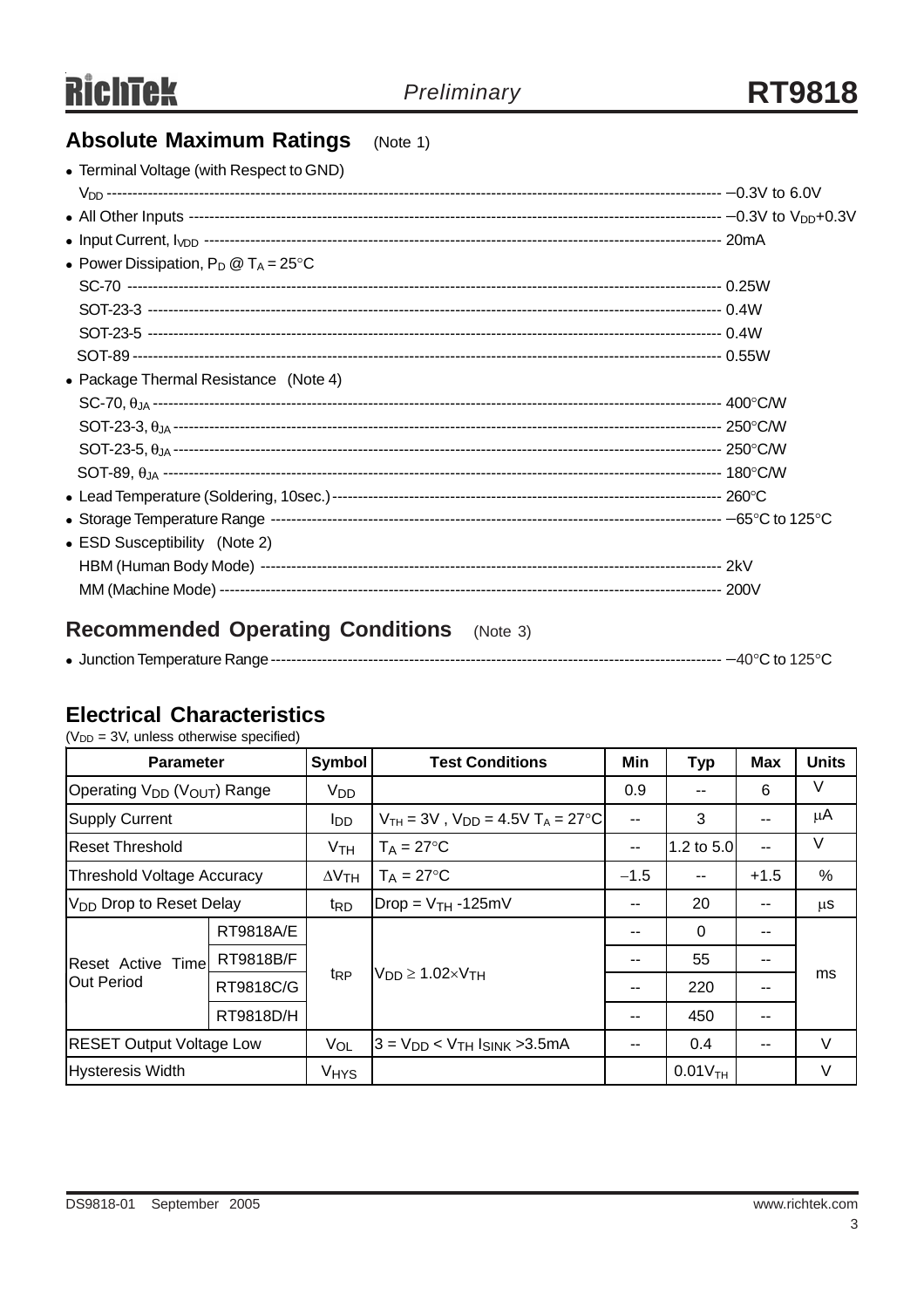- **Note 1.** Stresses listed as the above "Absolute Maximum Ratings" may cause permanent damage to the device. These are for stress ratings. Functional operation of the device at these or any other conditions beyond those indicated in the operational sections of the specifications is not implied. Exposure to absolute maximum rating conditions for extended periods may remain possibility to affect device reliability.
- **Note 2.** Devices are ESD sensitive. Handling precaution recommended.
- **Note 3.** The device is not guaranteed to function outside its operating conditions.
- **Note 4.** θ<sub>JA</sub> is measured in the natural convection at T<sub>A</sub> = 25°C on a low effective thermal conductivity test board of JEDEC 51-3 thermal measurement standard.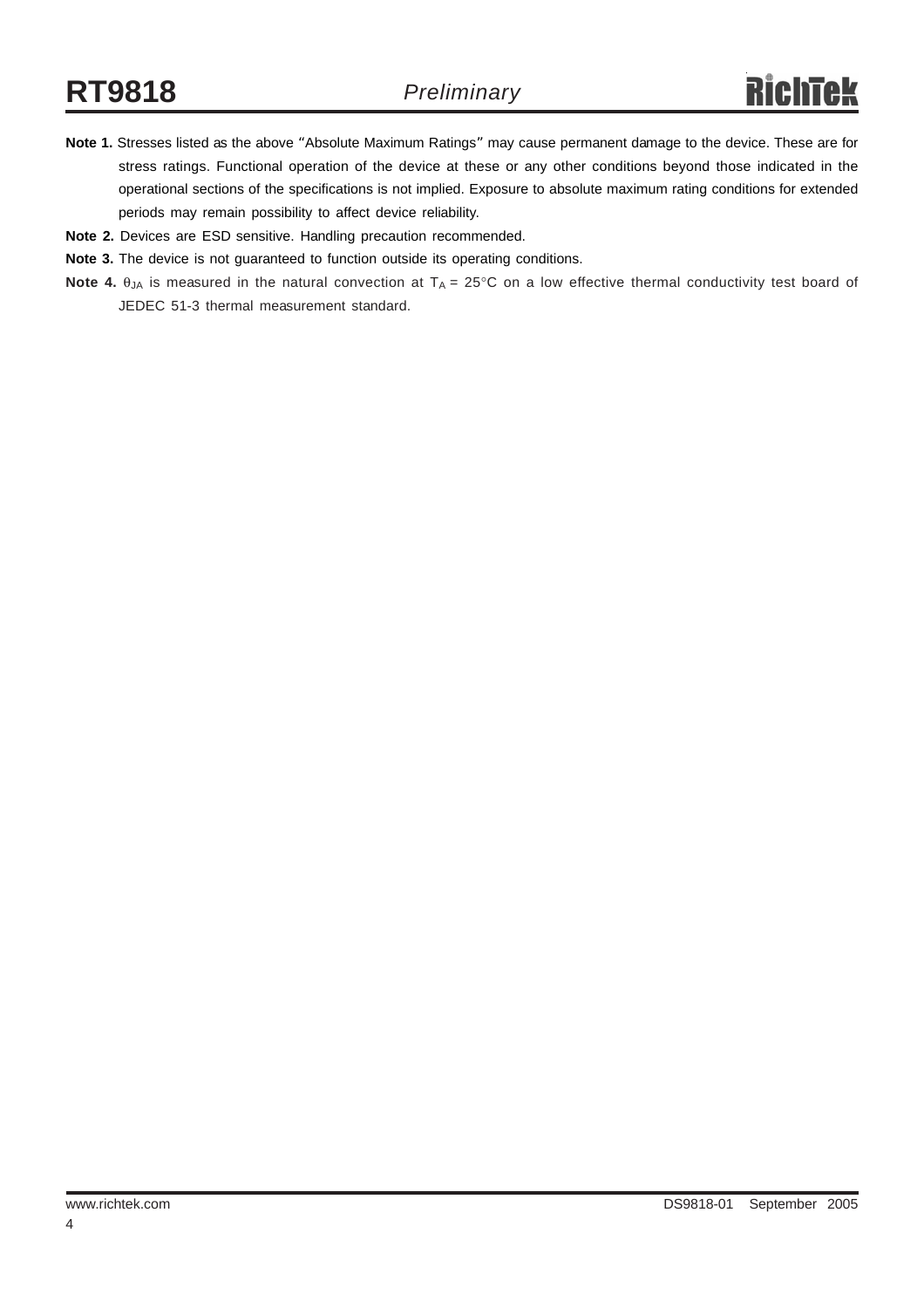## **Typical Operating Characteristics**











**Output Voltage vs. Input Voltage**



**Supply Current vs. Input Voltage**

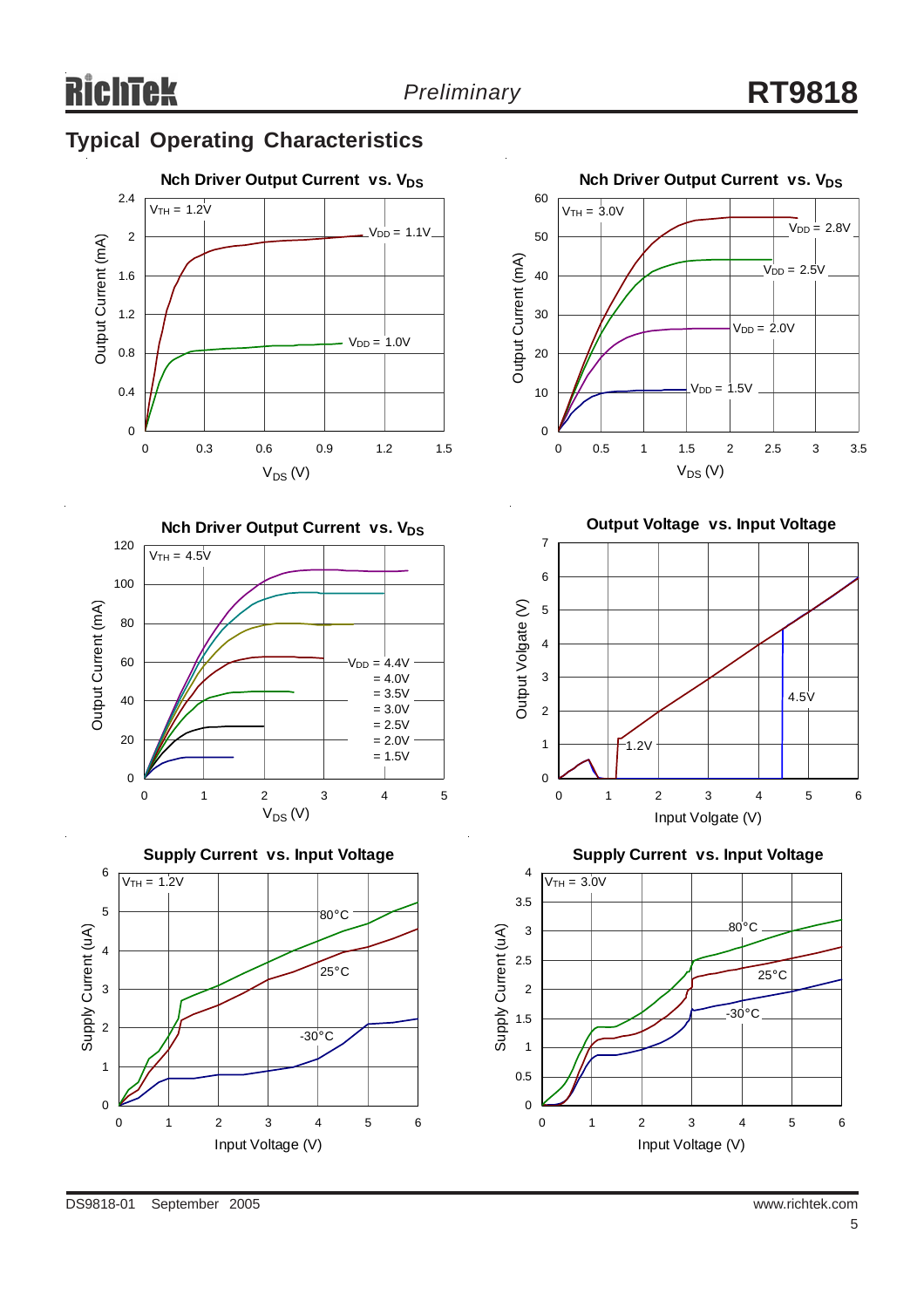











**Power-Down Reset Delay vs. Temperature**



**Nch Driver Sink Current vs. Input Voltage**



6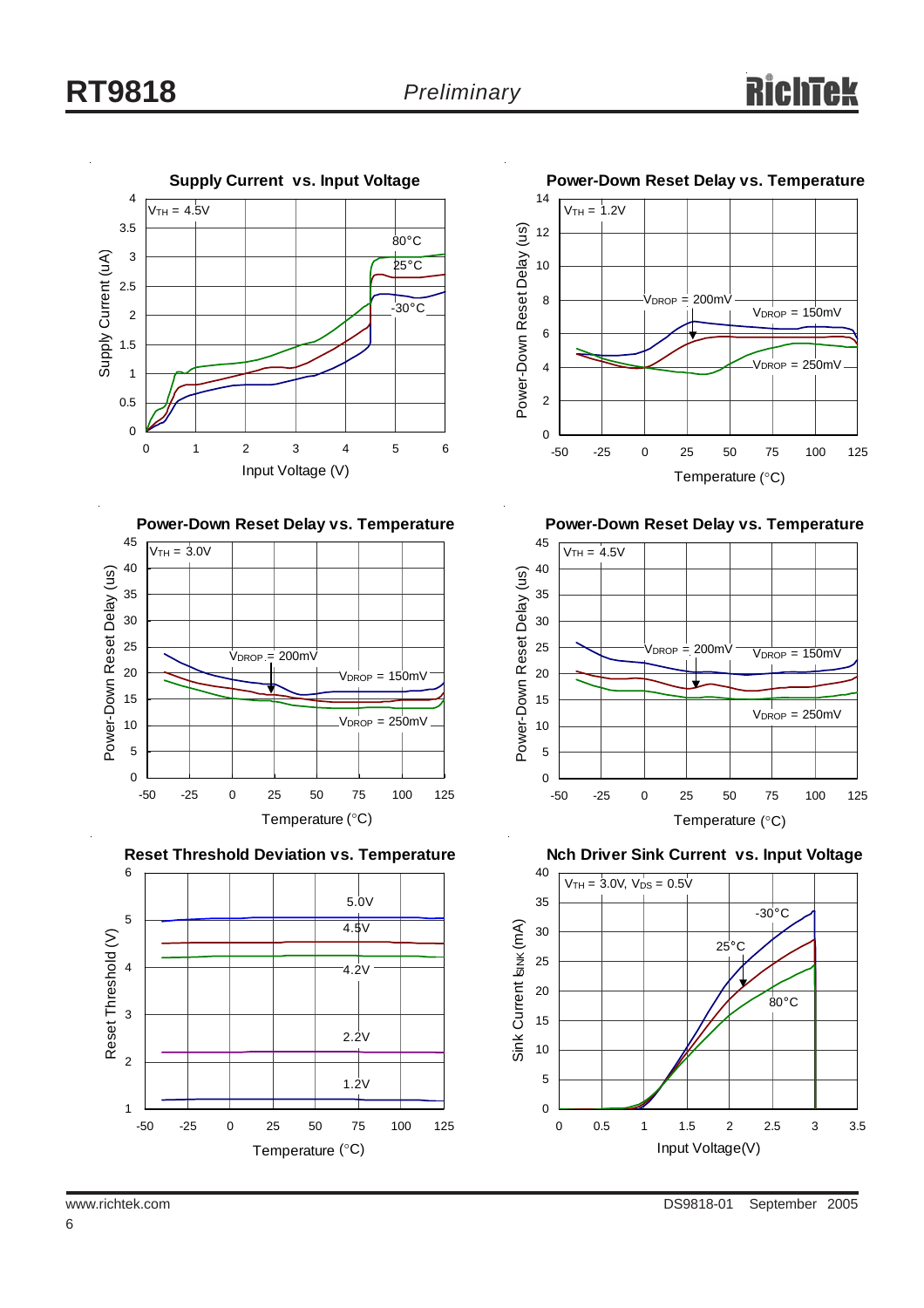











**Output Delay Time vs. Load Capacitance**



**Nch Driver Output Current vs. Input Voltage**

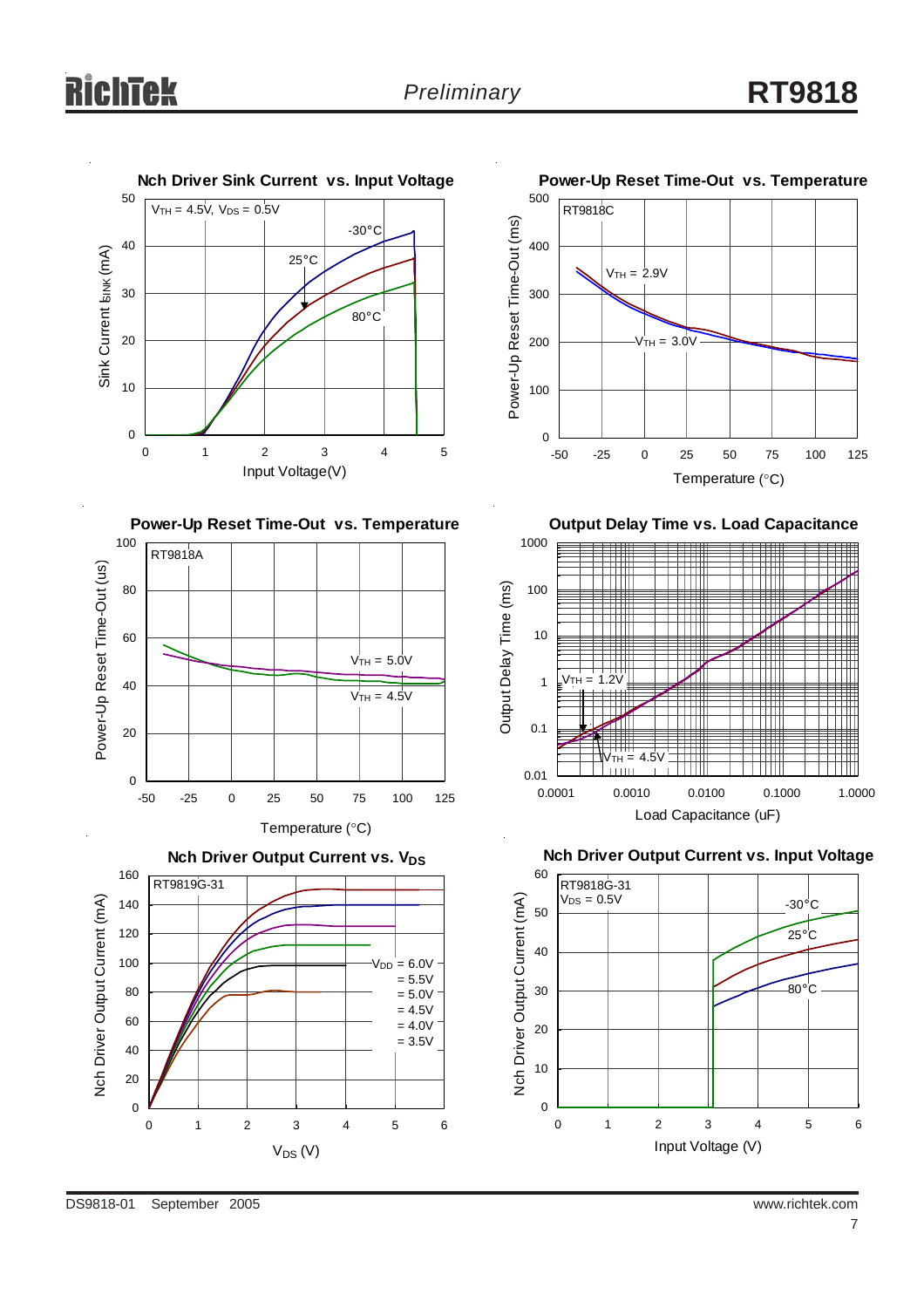



**Power-Down Reset Time-Out vs. Temperature**

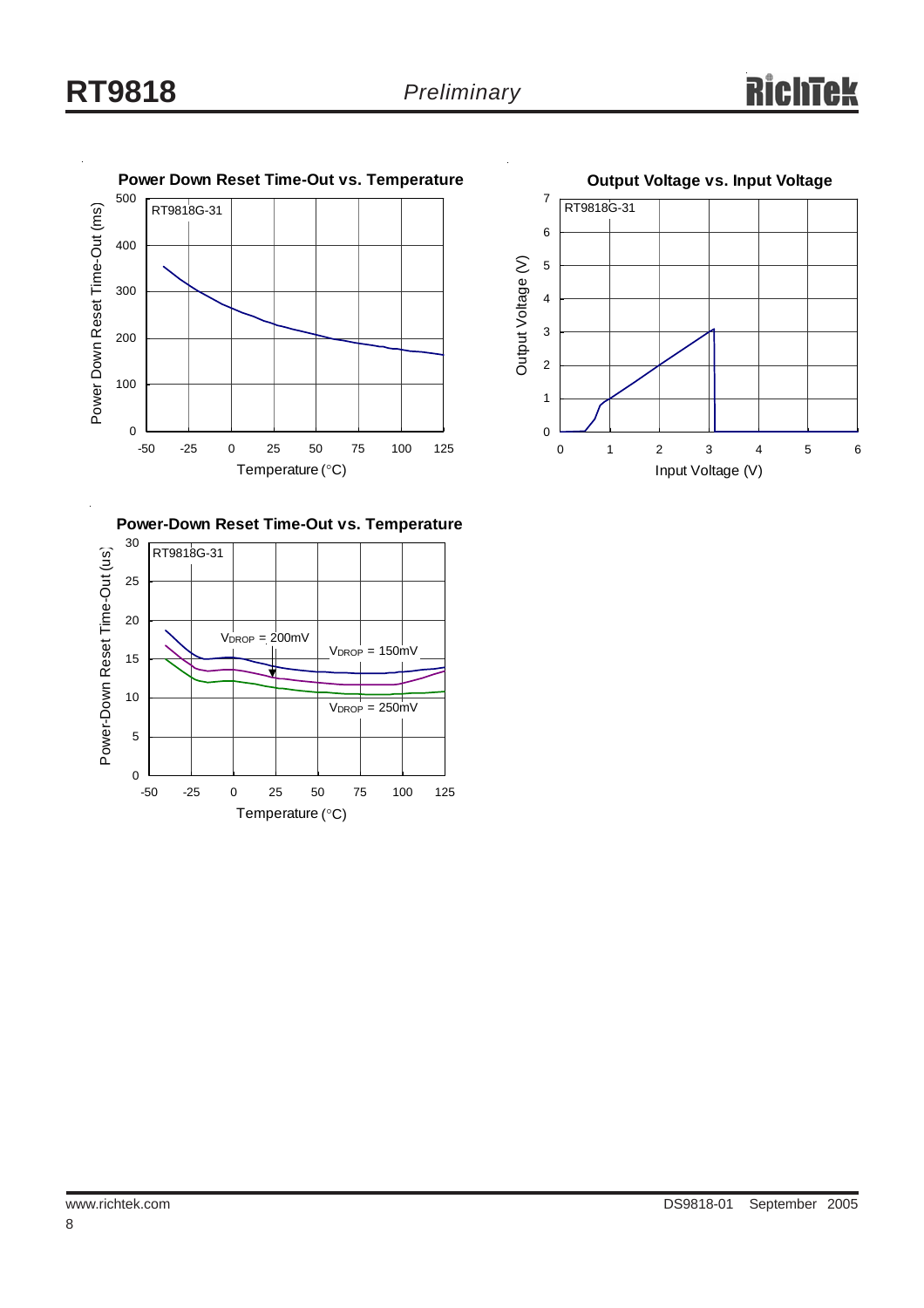## **Application Information**

#### **Multiple Supplies**

Mainly, the pull-up connected to the RT9818 will connect to the supply voltage that is being monitored at the IC' s VDD pin. However, some systems may use the open-drain output to level-shift from the monitored supply to reset circuitry powered by some other supply.

#### **Benefits of Highly Accurate Reset Threshold**

Most μP supervisor ICs have reset threshold voltages between 1% and 1.5% below the value of nominal supply voltages. This ensures a reset will not occur within 1% of the nominal supply, but will occur when the supply is 1.5% below nominal.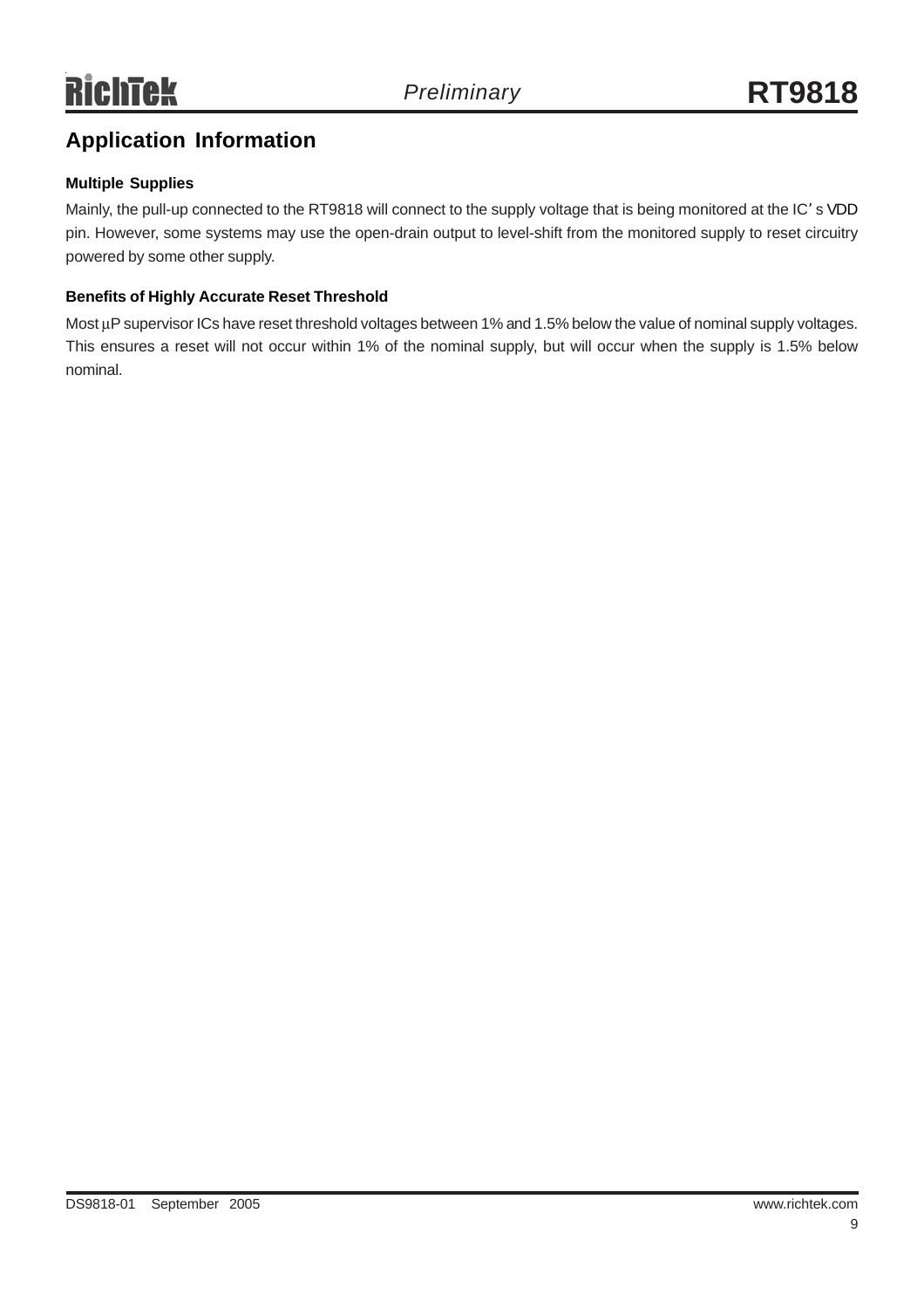## **Outline Dimension**



| <b>Symbol</b>  | <b>Dimensions In Millimeters</b> |            | <b>Dimensions In Inches</b> |            |
|----------------|----------------------------------|------------|-----------------------------|------------|
|                | Min                              | <b>Max</b> | Min                         | <b>Max</b> |
| A              | 0.800                            | 1.100      | 0.031                       | 0.044      |
| A <sub>1</sub> | 0.000                            | 0.100      | 0.000                       | 0.004      |
| в              | 1.150                            | 1.350      | 0.045                       | 0.054      |
| b              | 0.150                            | 0.400      | 0.006                       | 0.016      |
| С              | 1.800                            | 2.450      | 0.071                       | 0.096      |
| D              | 1.800                            | 2.250      | 0.071                       | 0.089      |
| е              | 1.300                            |            | 0.051                       |            |
| н              | 0.080                            | 0.260      | 0.003                       | 0.010      |
|                | 0.210                            | 0.460      | 0.008                       | 0.018      |

**SC-70-3 Surface Mount Package**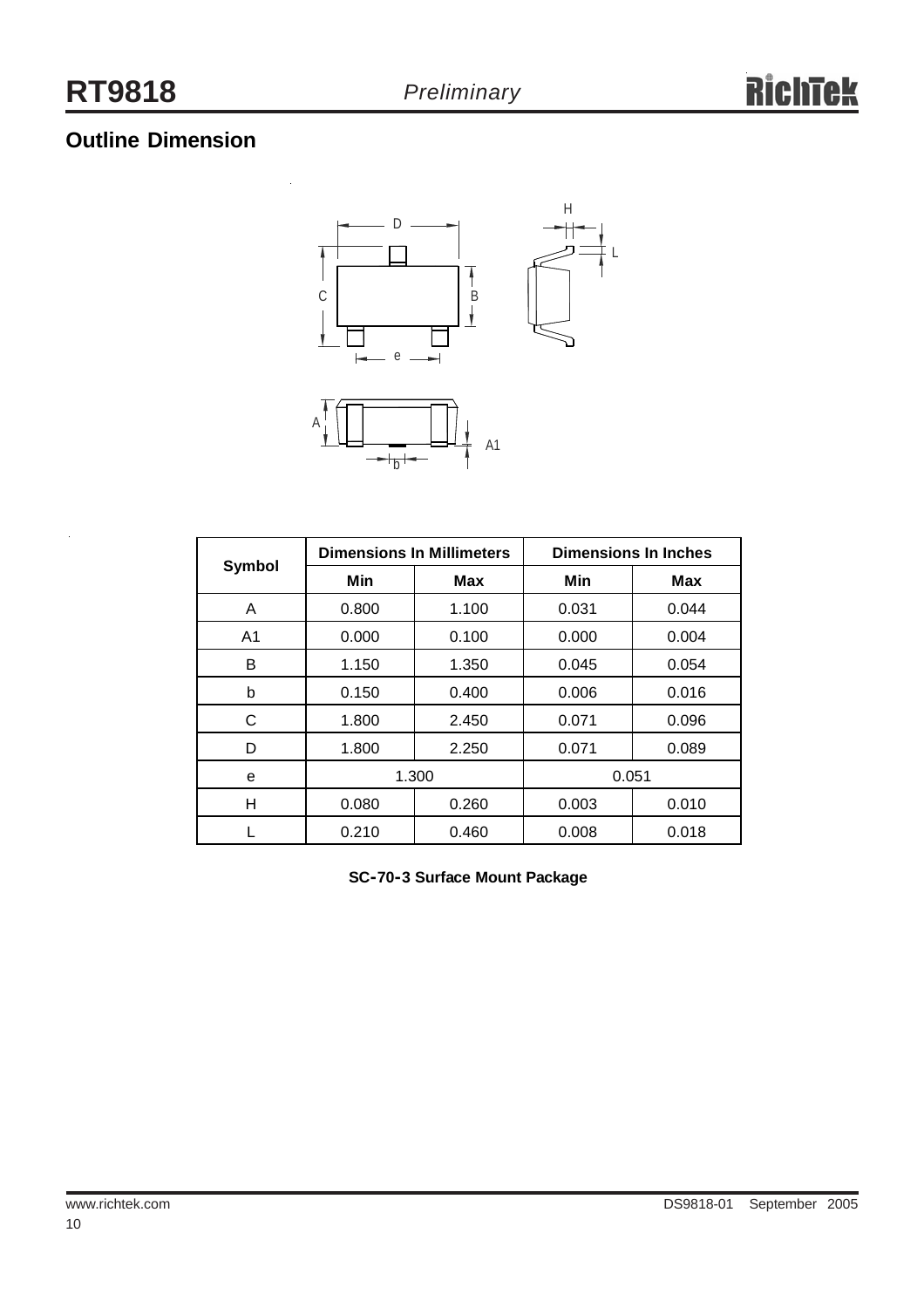

| Symbol         | <b>Dimensions In Millimeters</b> |       | <b>Dimensions In Inches</b> |            |
|----------------|----------------------------------|-------|-----------------------------|------------|
|                | Min                              | Max   | Min                         | <b>Max</b> |
| A              | 0.800                            | 1.100 | 0.031                       | 0.043      |
| A <sub>1</sub> | 0.000                            | 0.100 | 0.000                       | 0.004      |
| B              | 1.150                            | 1.350 | 0.045                       | 0.053      |
| b              | 0.150                            | 0.400 | 0.006                       | 0.016      |
| C              | 1.800                            | 2.450 | 0.071                       | 0.096      |
| D              | 1.800                            | 2.250 | 0.071                       | 0.089      |
| е              | 1.300                            |       | 0.051                       |            |
| Н              | 0.080                            | 0.260 | 0.003                       | 0.010      |
|                | 0.210                            | 0.460 | 0.008                       | 0.018      |

**SC-70-4 Surface Mount Package**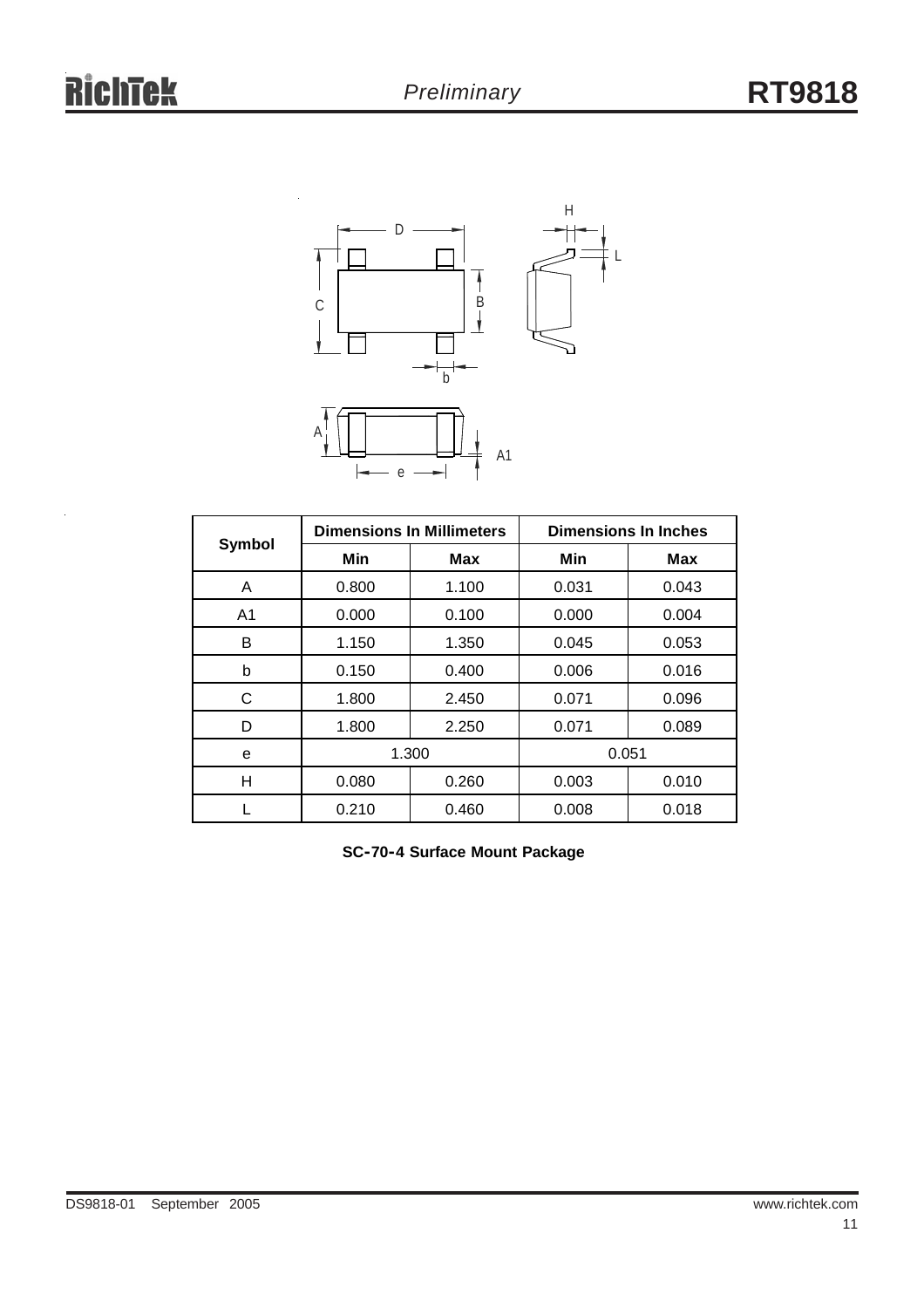

| <b>Symbol</b>  | <b>Dimensions In Millimeters</b> |            | <b>Dimensions In Inches</b> |            |
|----------------|----------------------------------|------------|-----------------------------|------------|
|                | Min                              | <b>Max</b> | Min                         | <b>Max</b> |
| A              | 0.889                            | 1.295      | 0.035                       | 0.051      |
| A <sub>1</sub> | 0.000                            | 0.152      | 0.000                       | 0.006      |
| В              | 1.397                            | 1.803      | 0.055                       | 0.071      |
| b              | 0.356                            | 0.508      | 0.014                       | 0.020      |
| C              | 2.591                            | 2.997      | 0.102                       | 0.118      |
| D              | 2.692                            | 3.099      | 0.106                       | 0.122      |
| е              | 1.803                            | 2.007      | 0.071                       | 0.079      |
| н              | 0.080                            | 0.254      | 0.003                       | 0.010      |
|                | 0.300                            | 0.610      | 0.012                       | 0.024      |

**SOT-23-3 Surface Mount Package**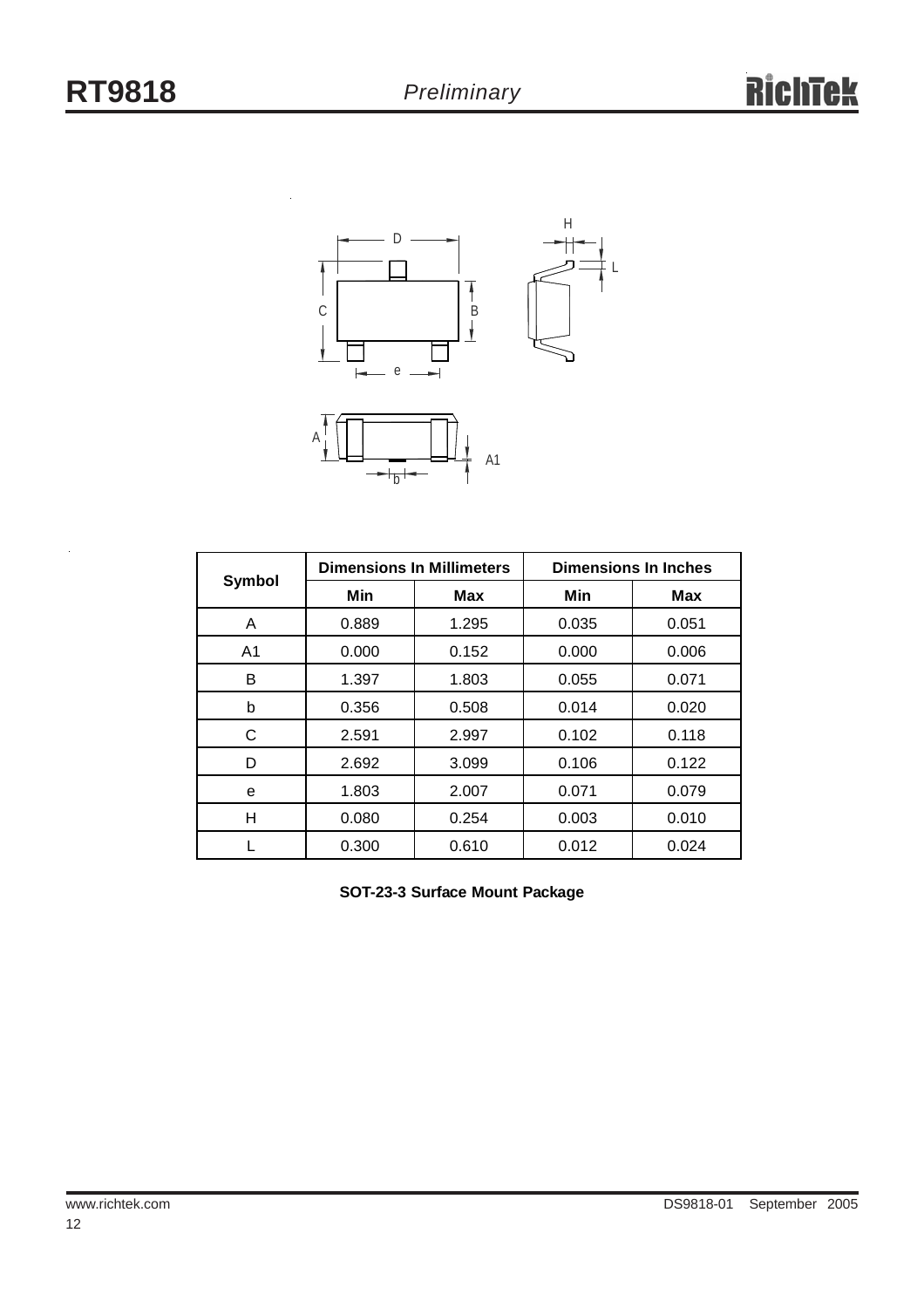

| <b>Symbol</b>  | <b>Dimensions In Millimeters</b> |            | <b>Dimensions In Inches</b> |            |
|----------------|----------------------------------|------------|-----------------------------|------------|
|                | Min                              | <b>Max</b> | Min                         | <b>Max</b> |
| A              | 0.889                            | 1.295      | 0.035                       | 0.051      |
| A <sub>1</sub> | 0.000                            | 0.152      | 0.000                       | 0.006      |
| B              | 1.397                            | 1.803      | 0.055                       | 0.071      |
| b              | 0.356                            | 0.559      | 0.014                       | 0.022      |
| С              | 2.591                            | 2.997      | 0.102                       | 0.118      |
| D              | 2.692                            | 3.099      | 0.106                       | 0.122      |
| е              | 0.838                            | 1.041      | 0.033                       | 0.041      |
| н              | 0.080                            | 0.254      | 0.003                       | 0.010      |
|                | 0.300                            | 0.610      | 0.012                       | 0.024      |

**SOT-23-5 Surface Mount Package**